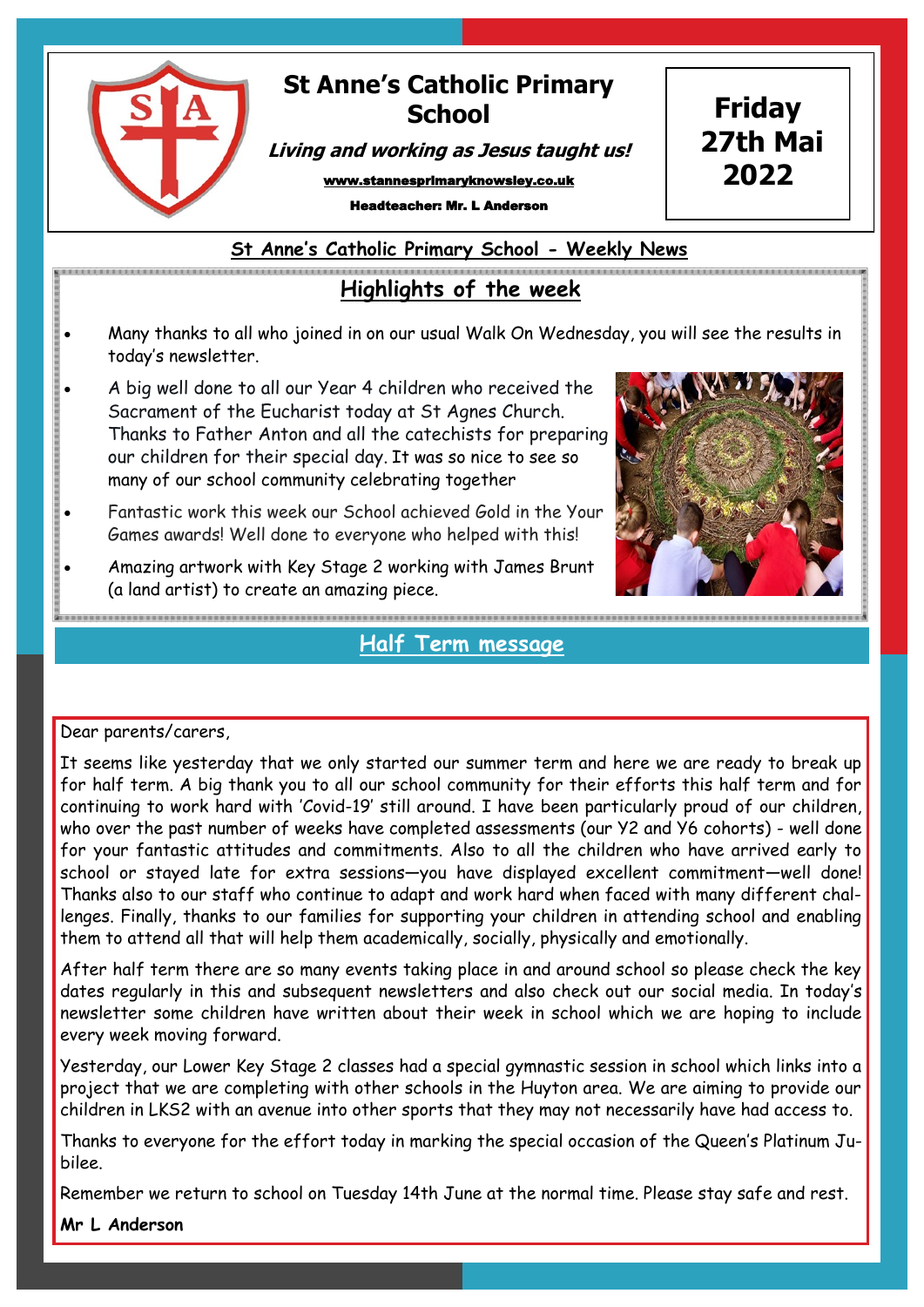### **Attendance**

| <b>Weekly Attendance</b>          |       |
|-----------------------------------|-------|
| Wales - Mrs Henesy                | 97.7% |
| Scotland – Miss Hodgson           | 88.6% |
| Bumblebees - Miss Doran           | 49.3% |
| Dragonflies – Miss Williams       | 92.9% |
| Ladybirds - Miss Frodsham         | 96.4% |
| Year 3 – Miss Barton/Miss Newport | 84.8% |
| Year 4/3 – Mis Howarth            | 95.9% |
| Year 4 – Mrs Bannister            | 94.7% |
| Year 5 – Mrs Williams             | 85.7% |
| Year 6/5 – Mrs Reale – Smith      | 96.9% |
| Year 6 – Miss Hodgkiss            | 89.3% |

Attendance is vital for our children to achieve in many ways.

**Our school target is 97%** Green met the target or exceeded, Yellow just below , Red below. **Our overall school percentage this week is: 88.3%** 

**Lates**

Please remember that our school gates close at **8:50am**. Children arriving after this time are missing out on vital learning. Please ensure your child arrives between 8:40—8:50am. Children who are regularly late miss key elements of learning, which when built up over a long period, gaps in certain areas are noted. Thanks for your support in ensuring your child is in school for **8:50am**.

#### **Important Message for all of our Year 1 Families**

As you are aware children in Year 1 will be taking their Phonics Screening assessment this term. These assessments will take place the week beginning 14th June. Attendance is always important but it is vital your child is in school during this week so that they can prepare and take their Phonics Screening assessment.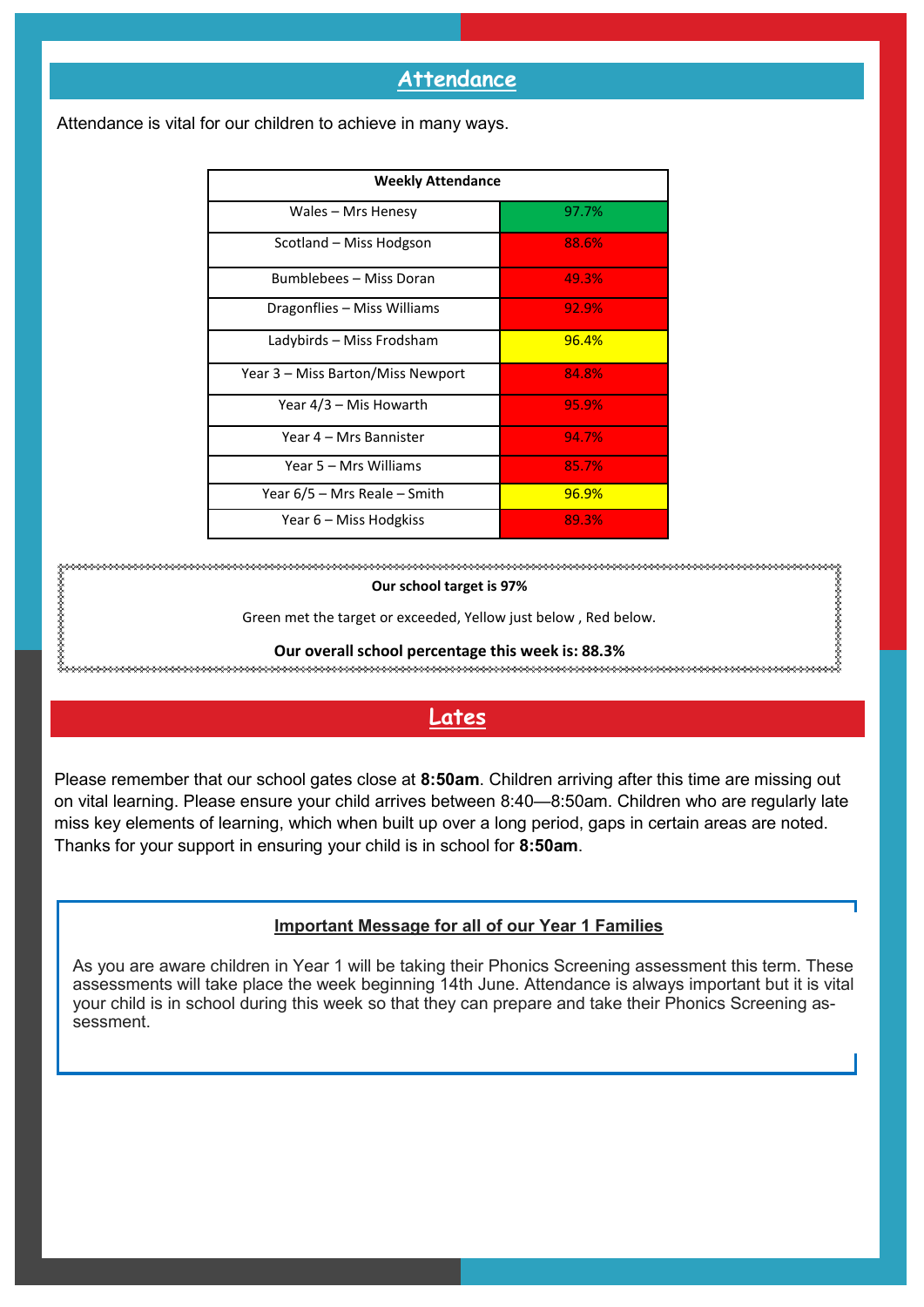### **Sports for Champions**

**St Anne's Catholic Primary School** will have an inspirational visit from the UK and European Champion Scooter Rider, Jamie Hull on the **27th of June 2022.**

#### https://www.sportsforchampions.com/jamie-hull

Our pupils are invited to join a sponsored fitness circuit led by a professional athlete, who will educate, enable, and empower participants with a view to inspire them as champions of tomorrow.

Sports For Champions events are held in support of schools, which keep 60% of the funds raised to spend on resources that will enrich young peoples' education/experience. Professional athletes in need of support are the only other beneficiaries from the remaining 40%.

During the assembly, Sports For Champions athletes show medals and tell their story. Athletes discuss challenges on the road to success, with resilience, nutrition, diet, and dedication forming key topics. Fitness is essential for every young person's general wellbeing in physical and mental health. It is also proven to be a strong booster of learning potential or brain power. By inspiring children as champions of tomorrow, Sports For Champions envision youth growing in all walks of life as healthy, active, community-minded talents.

Your child will shortly receive a Sponsorship form to allow them to gain sponsors for their efforts in the Fitness Circuit led by Jamie Hull.

Details about the collection of Sponsorship will follow in next week's Newsletter. Keep an eye out for updates on Seesaw and our App too.

### **School Uniform**

Many thanks for taking the time to complete our questionnaire regarding uniform.

There were 169 responses. 89 respondents wanted to keep the uniform as it is.

21 were not sure and 59 wanted to change it in line with the children's wishes. With this in mind we have decided to keep the current uniform as it is, but continue to allow children to wear their PE kit to school on PE days.

There were a number of suggestions that we would like to clarify:

· The uniform for all children is affordable as it can be purchased from a range of shops. The school logo sweatshirt stated in the Early Years uniform policy **can be** a plain red sweatshirt.

Recycling has been attempted a number of times - when we have laid out a wide selection of used uniform we usually get more donations to increase the stock rather than reduce it!

· Children with specific sensory needs with regard to uniform can have adaptions made to modify e.g. elastic waistband rather than a fixed band.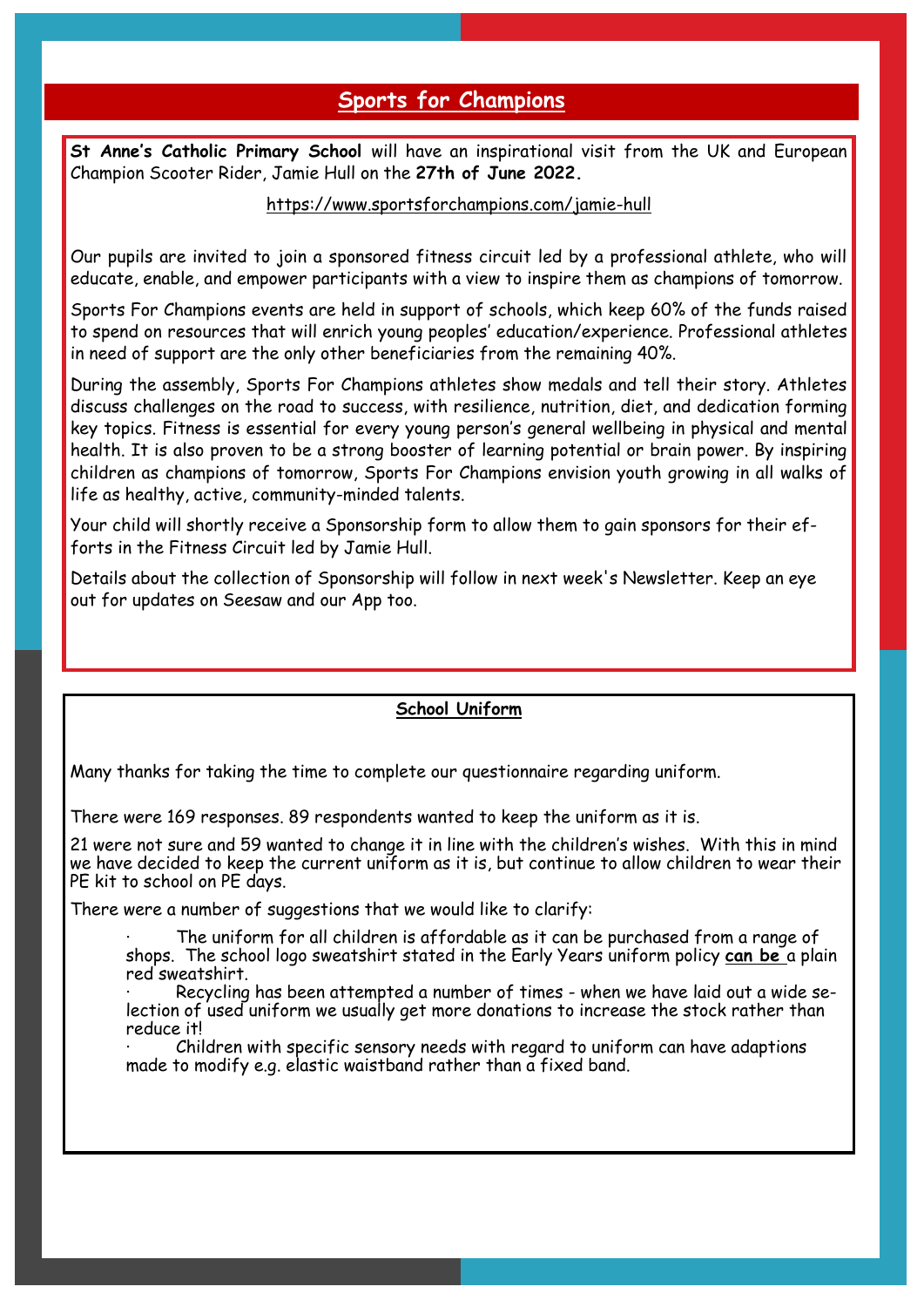### **Extra Curricular Activities Offer**

The following after school clubs will be on offer after the Summer half term. You can book places via the school app from the 4th June.

| Day       | Club            | <b>Year Group</b> | Time    |
|-----------|-----------------|-------------------|---------|
| Monday    | Girls Football  | Years 3, 4, 5, 6  | $3-4pm$ |
| Tuesday   | Multi skills    | UKS2              | $3-4pm$ |
|           | Good Grub Club  | KS1               | $3-4pm$ |
|           | Good Grub Club  | KS <sub>2</sub>   | $3-4pm$ |
|           | Performing Arts |                   | $3-4pm$ |
| Wednesday | Athletics       | KS1               | $3-4pm$ |
| Thursday  | Games           | Reception         | $3-4pm$ |
| Friday    | Yoga            | LKS <sub>2</sub>  | $3-4pm$ |
|           | Tennis          | LKS <sub>2</sub>  | $3-4pm$ |

### Breakfast Club

Since we started our breakfast club in 2007 we have never had a price increase but unfortunately due to rising food and energy costs our charges will increase to £2.50 per day ( $£12.50$  per week) for the first child in a family. The charge for any siblings will be  $£2.00$ per day (£10.00 per week). We will inform families when the price increase will start.

### **PE**

PE takes place with: LKS2 on a Tuesday, 4/3 on a Monday, KS1 on a Wednesday, UKS2 Tuesday & Thursday.

Please can you ensure your child comes to school ready for PE in the correct PE kit.

### **Wrap Around Club Help**

If you have any games—board games, cards etc that you no longer use, could you bring into the office for our Wrap Around Club. Thank you!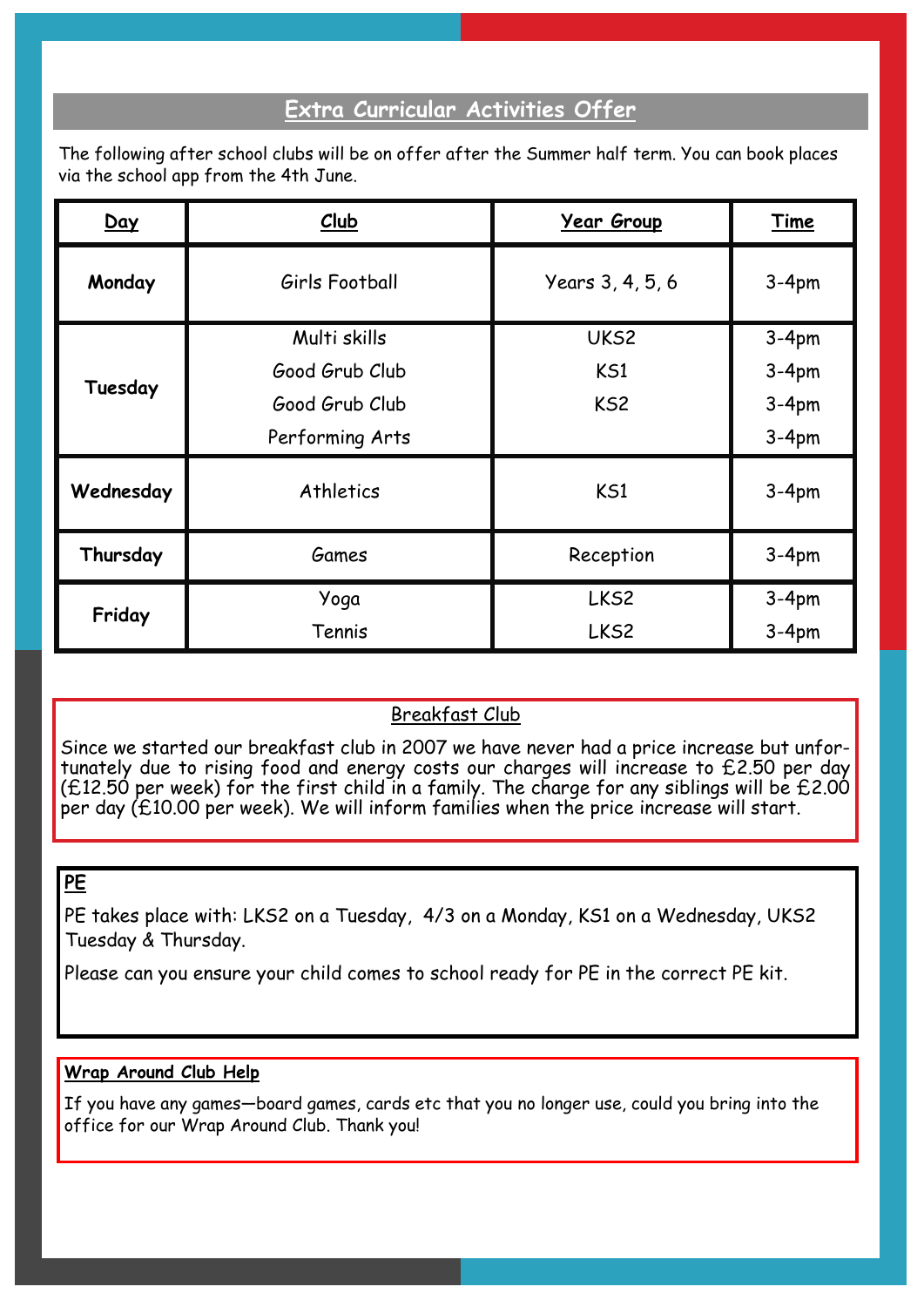## **WOW - The Walk On Wednesday School Challenge!**

#### **WOW—The Walk to School Challenge!**

Our school is taking part in WOW—the walk to school challenge. We record how we travelled to school each day in class on the WOW Travel Tracker. There is a new WOW badge to earn each month by walking, wheeling, cycling, scooting or doing Park and Stride at least once a week, every week.

Walking to school instead of driving

- Protects the Planet
- Is Great for your Health
- Makes Streets Safer

The WOW badges have all been designed by pupils across the UK as part of our annual WOW Badge Design Competition. Find out more about each of the WOW badges at livingstreets.org.uk/wowbadgeguide .

#### **(WOW) Walk on Wednesday Scores!**

Bumblebees Y 1 WOW score was 8 Dragonflies Y 2/1 WOW score was 11 Ladybirds Y2 WOW score was 16 Y3 WOW score was 23 Y 4/3 WOW score was 18 Y 4 WOW score was 13 Y 5 WOW score was 15 6/5 WOW score was 18 Y 6 WOW score was 18 Winners of the Golden Wellies is: Y3!

## **School Dinners**

### **School Dinners**

The Week commencing Tuesday 14th June, we will be on week 2 of our new school dinner menu, which can be viewed on the app or school website:

http://stannesprimaryknowsley.co.uk/about-us/school-meals-menu/

The kitchen has asked to inform you that instead of it being Spaghetti Bolognaise on Tuesday 14th it will be Chicken Wrap Salad and Coleslaw. On Wednesday 15th it will be Spaghetti Bolognaise with Garlic Bread.



### **Nursery Intake 2022-2023**

There is currently a waiting list for places in our nursery please be aware that some *may* become available in the next few weeks.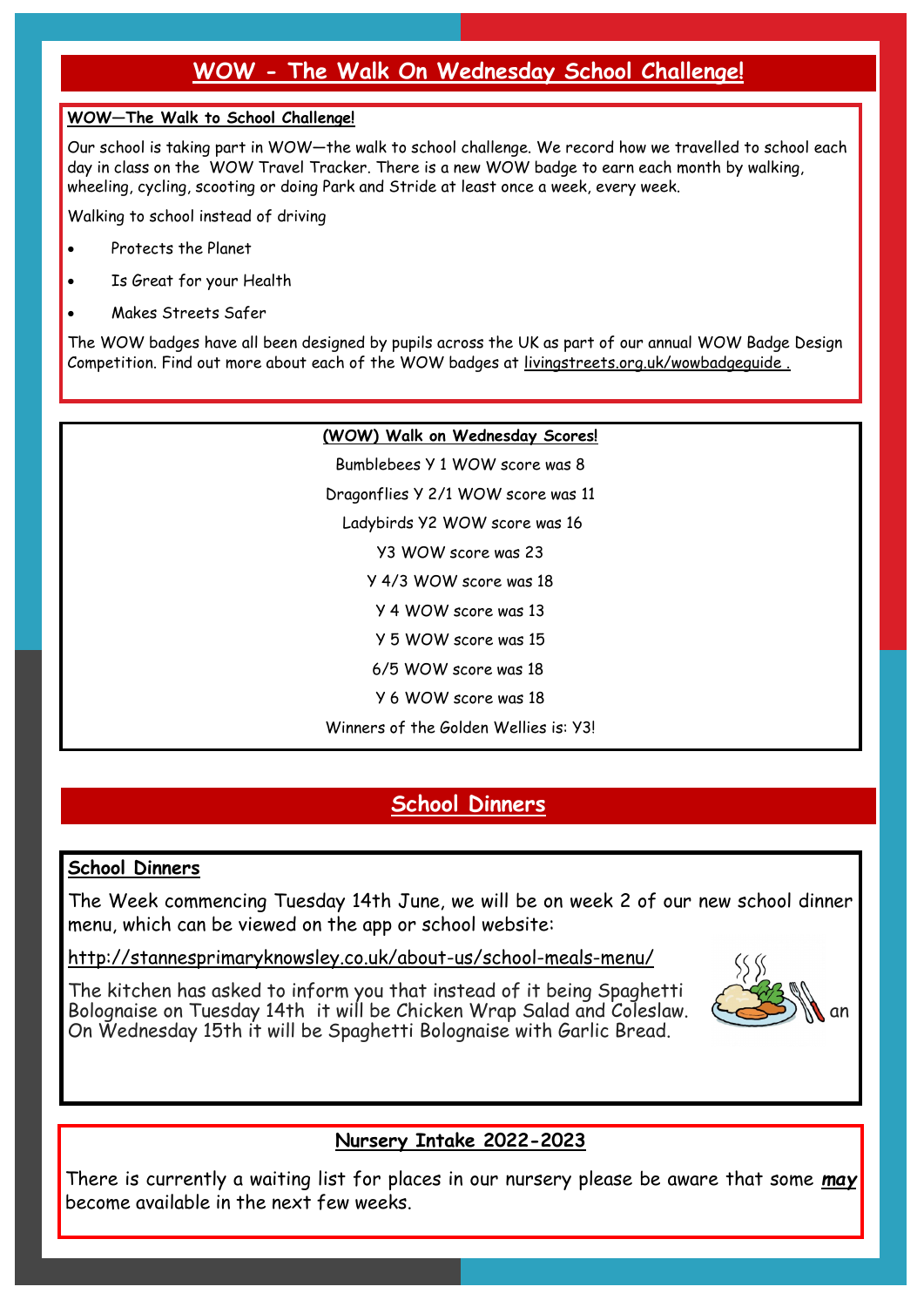### **St. Anne's Catholic Primary School in the Community**

### **Community Events**

- Yoga continues in our school hall with Mrs Mitchell at 6:30pm on Wednesday.
- Saturday July 16th we are aiming for to have our summer fair. If you know anyone who would like to rent a table/stall please let the school know.
- **We are having a parent forum for our Summer Fair to plan it on 16th June 2022 at 6pm**

### **Traffic Issues**

**A local resident who lives on Twickenham Drive called to say that she has just nearly had a collision with a parent parking on the bend! She was very concerned about the danger of this to our school children and has asked for this to be raised! Please take care on the roads around school and park safely.**

### 1st – 31st May: NATIONAL WALKING MONTH

Walking is a great way to keep healthy and active and maintain a healthy heart as it is fun, flexible and free.

Our Y6 children have been helping the rest of the school fill in their travel trackers to track how we get to school each day. The emphasis of this is to make sure that children are active on their way to school.

## **Children's University**

Children's University Tuesday 14th June (KS2)

Letters have been sent out this week for our Children's University Celebration on the above date.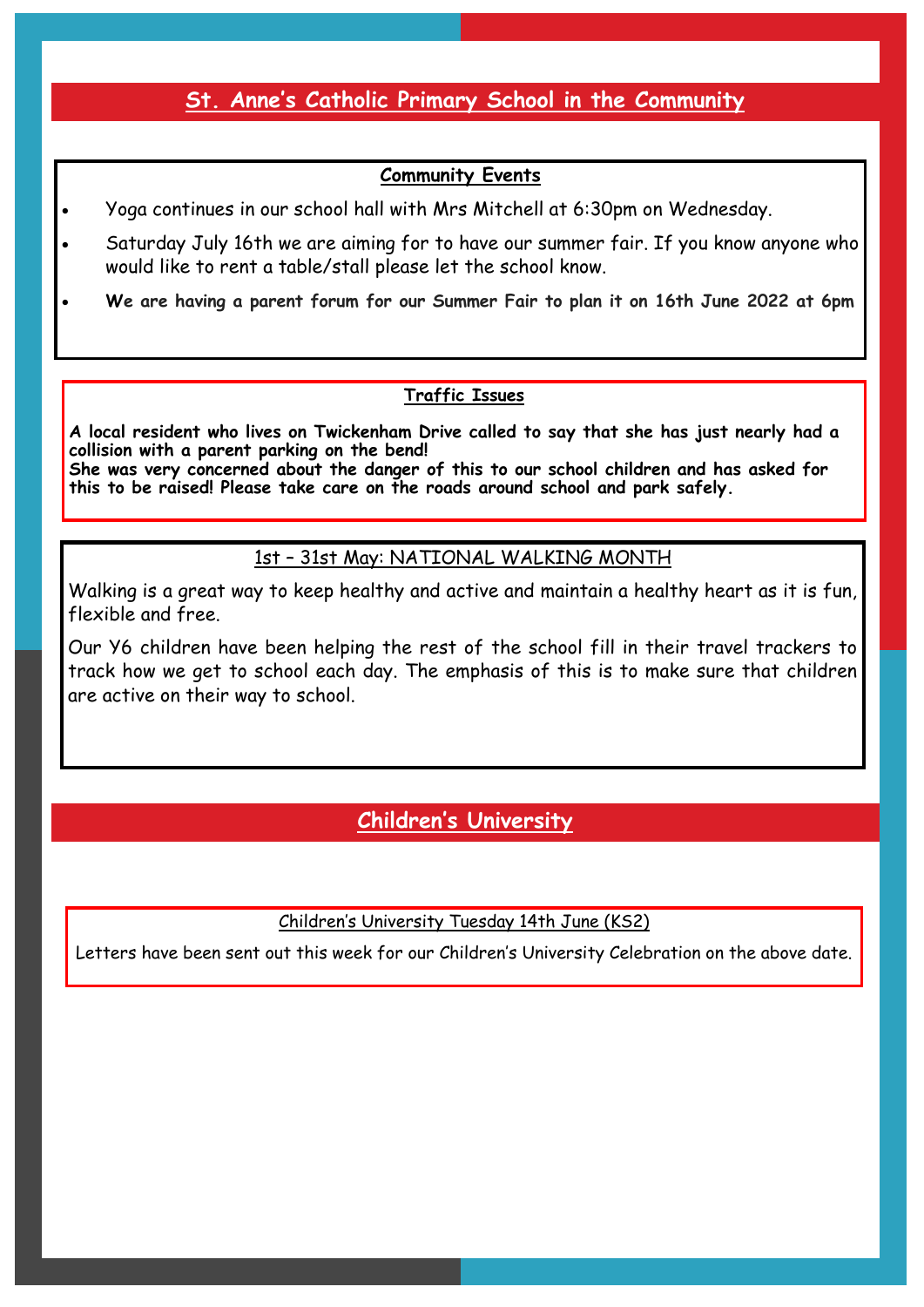### **Online Safety**

Please see the Online Safety Newsletter that was sent out to all parents this week. Staying safe online is vital.

### **Family Settings**

Do you need help managing your children's accounts and devices? You can use Google Family Link or Apple Family Sharing to help you.

## **Google Family Link**

This is a parental control app from Google that lets you:

- See activity reports showing how long they spend on each app.
- Approve or block new app downloads.
- Set screen time limits.
- Find their location (using their device).

You will need to download an app and then decide appropriate settings.

Further information available here:

<https://families.google.com/familylink>

## **Apple Family Sharing**

You can set up Family Sharing in the settings of your device. Family Sharing allows you to:

- Share Apple subscriptions.
- Share purchases from the App Store.
- Approve what children purchase/download.
- Limit screen time.
- Share locations and find devices.

Further information available here: [https://www.apple.com/uk/family](https://www.apple.com/uk/family-sharing/)-sharing/

### **Our Last Week in School before half term by Y5**

#### **Church**

At the beginning of the week we went to Saint Agnes' with 6/5 and we went to the church. We really enjoyed going to church because we got to have cake and juice. The main theme was Veronica and Why Black Lives Matter.

#### **RE**

This week in RE we have learned about how we follow school rules and why we have them. In RE we learned about Moses and the children of Egypt.

#### **Olympics**

In the Olympics we got into teams with the names France, Jamaica, Uk, Australia and Belgium. The five sports that we played were relay, short distance running, long distance running, throwing and jumping.

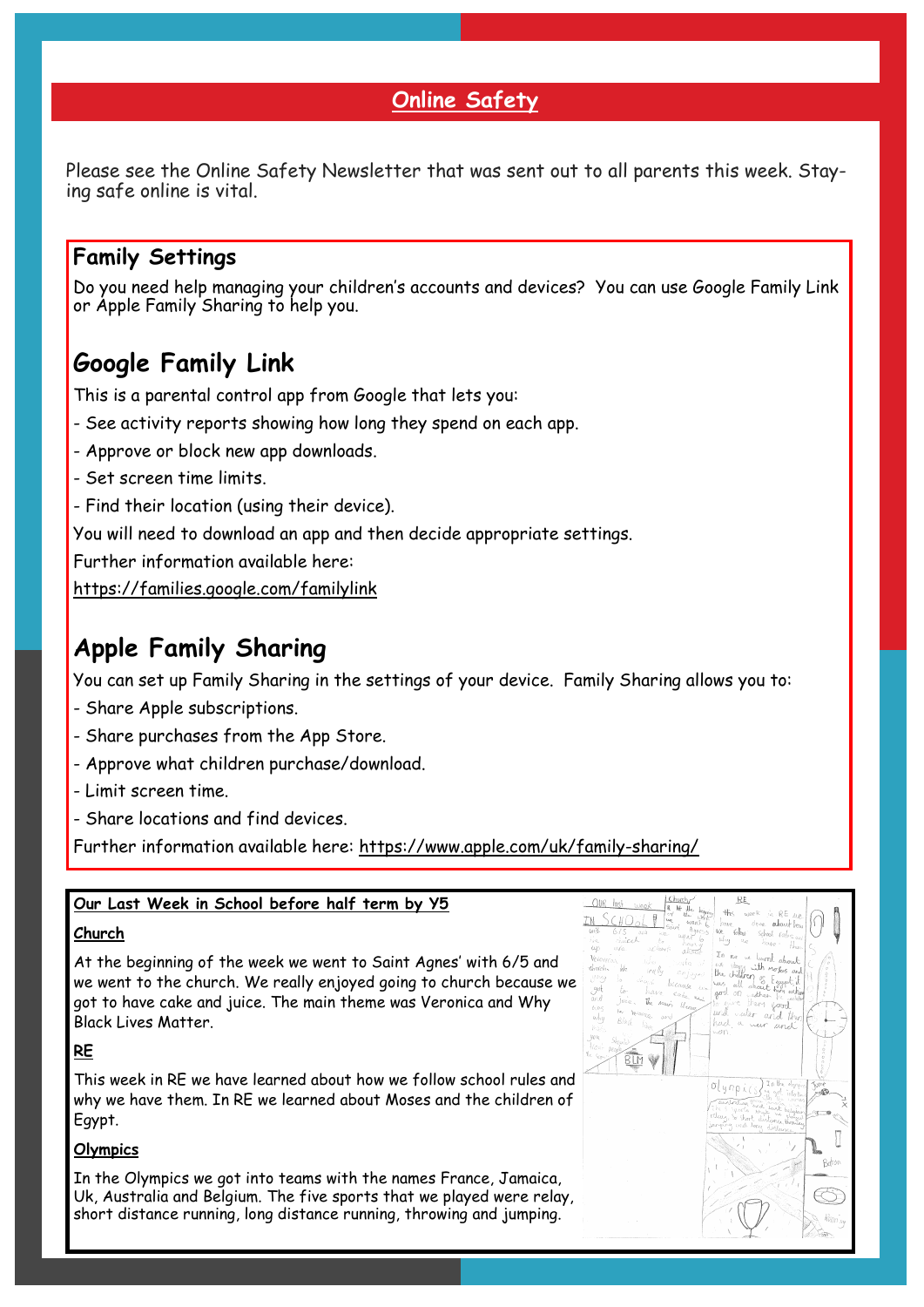### **St Anne's Catholic Primary School in the Parish**



Collective Worship

Our Collective Worship focus this week was 'Promises. The month of May is a special month, since it is the Month of Mary. We are saying prayers linked to Mary at the May Altar this month. Today we crowned Mary in our Collective Worship.

*Our St Anne's Catholic Primary School child focus for when we return is: Spiritual* 

Collective Worship focus when we return is: Summer

Our RE Focus: Reconciliation—Inter relating

St Anne pray for us and our Parish- St Agnes pray for us.

# Congratulations



Saturday 21st May was a very important day in the life of our Year 4 children who received the Sacrament of the Eucharist.

A big well done to all our Year 4 children who received the Sacrament of the Eucharist at St Agnes Church.

Thanks to Father Anton and all the catechists for preparing our children for their special day. It was so nice to see so many of our school community celebrating together

### **Mass Times at St Agnes this weekend**

**Saturday 28th May 2022**

5:30pm Mass

**Sunday 29th May 2022**

9:30am Mass

11:00am Mass